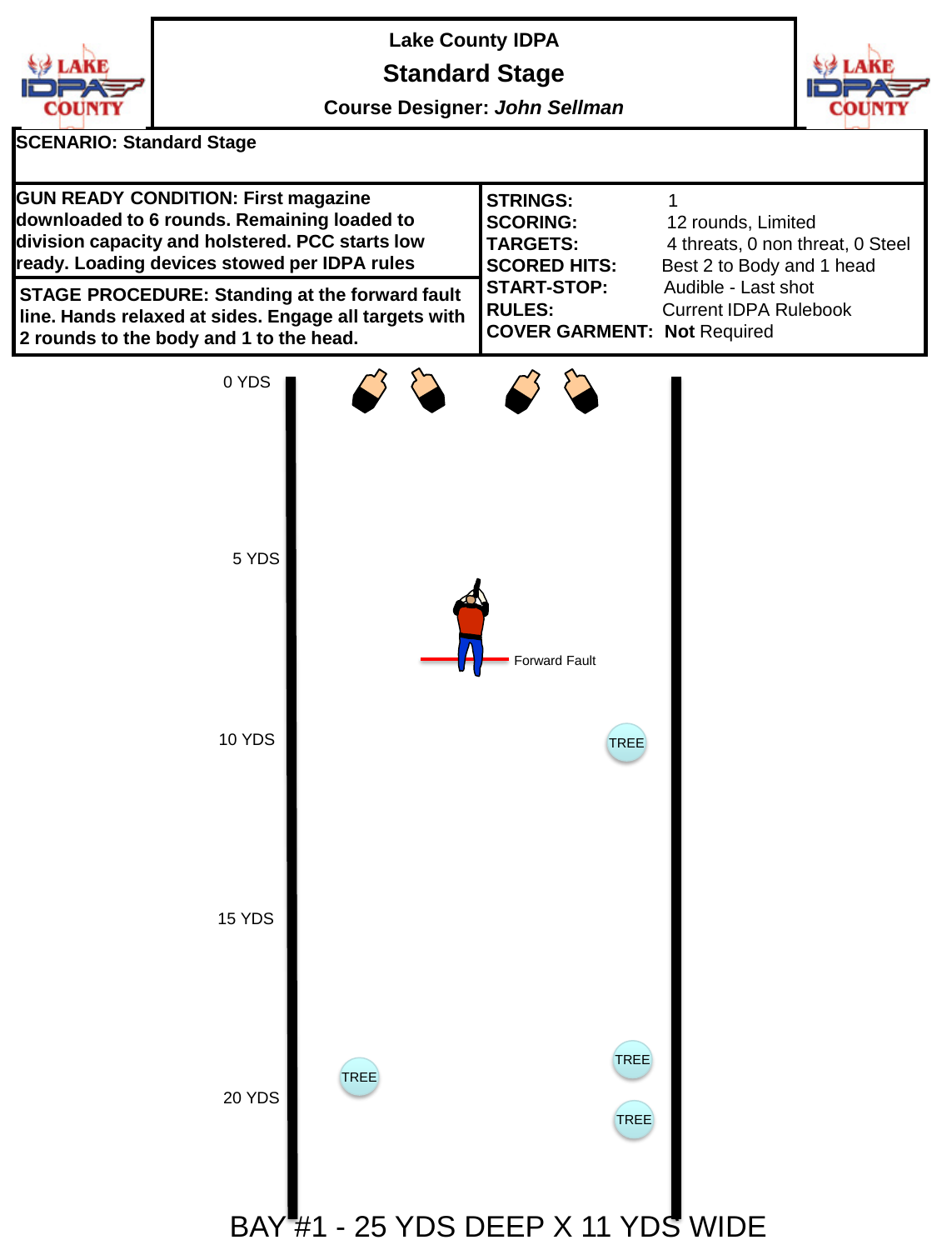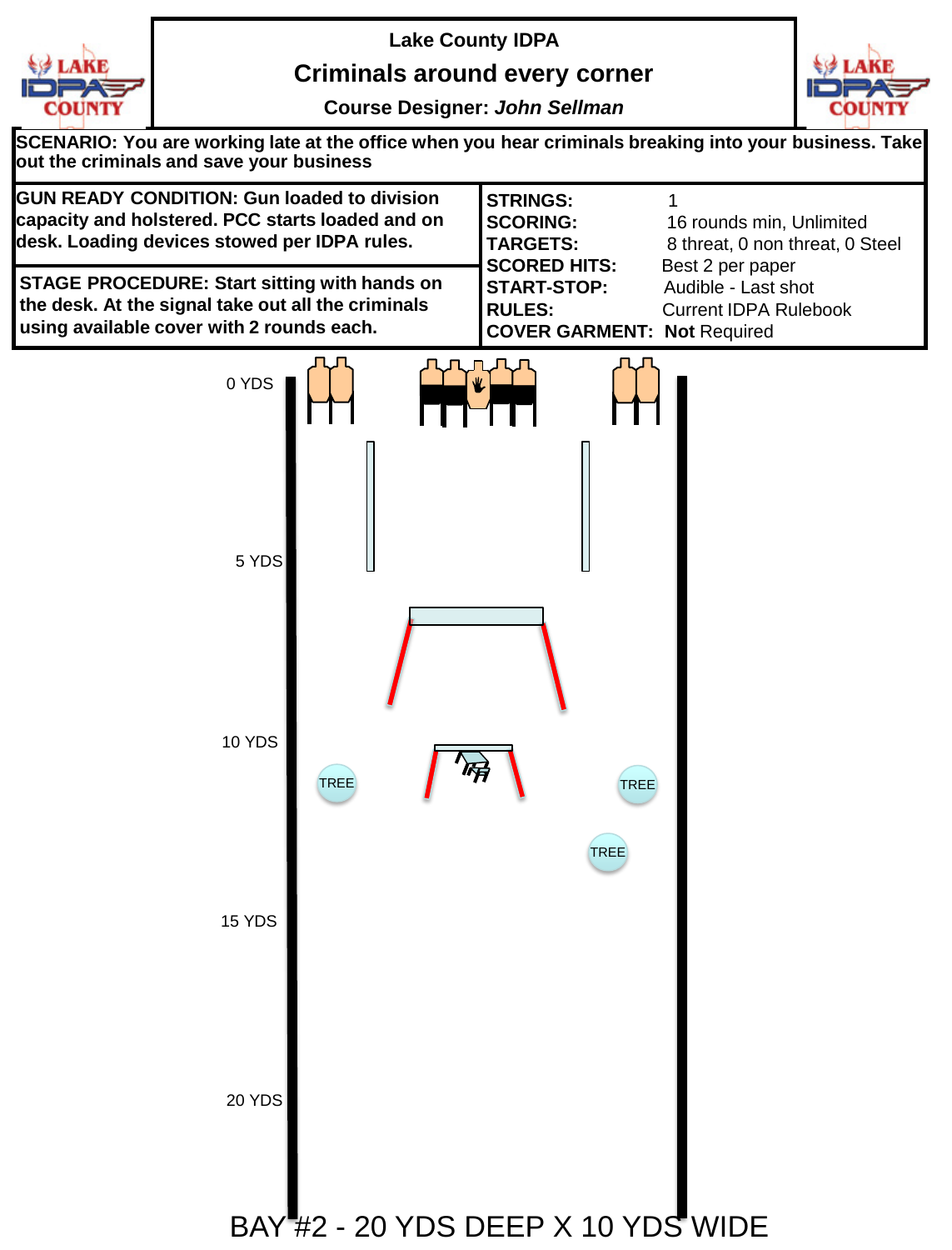

## **Hostage Hoodlems**



**Course Designer:** *John Sellman*

**SCENARIO: Standing at SP facing up range. You hear calls for help. You turn and realize hoodlems have taken hostages. Save the hostages.**

| <b>GUN READY CONDITION: Gun loaded to division</b><br>capacity and holstered. PCC starts loaded on table<br>facing down range. Loading devices stowed per IDPA TARGETS:<br>rules | <b>STRINGS:</b><br><b>SCORING:</b><br><b>SCORED HITS:</b>                 | 12 rounds min, Unlimited<br>6 threat, 3 non threat, 0 Steel<br>Best 2 per paper |
|----------------------------------------------------------------------------------------------------------------------------------------------------------------------------------|---------------------------------------------------------------------------|---------------------------------------------------------------------------------|
| <b>STAGE PROCEDURE: Standing at SP facing up</b><br>range, hands relaxed at sides. At the signal take out<br>all the hoodlems with 2 rounds each per IDPA rules.                 | <b>START-STOP:</b><br><b>RULES:</b><br><b>COVER GARMENT: Not Required</b> | Audible - Last shot<br><b>Current IDPA Rulebook</b>                             |

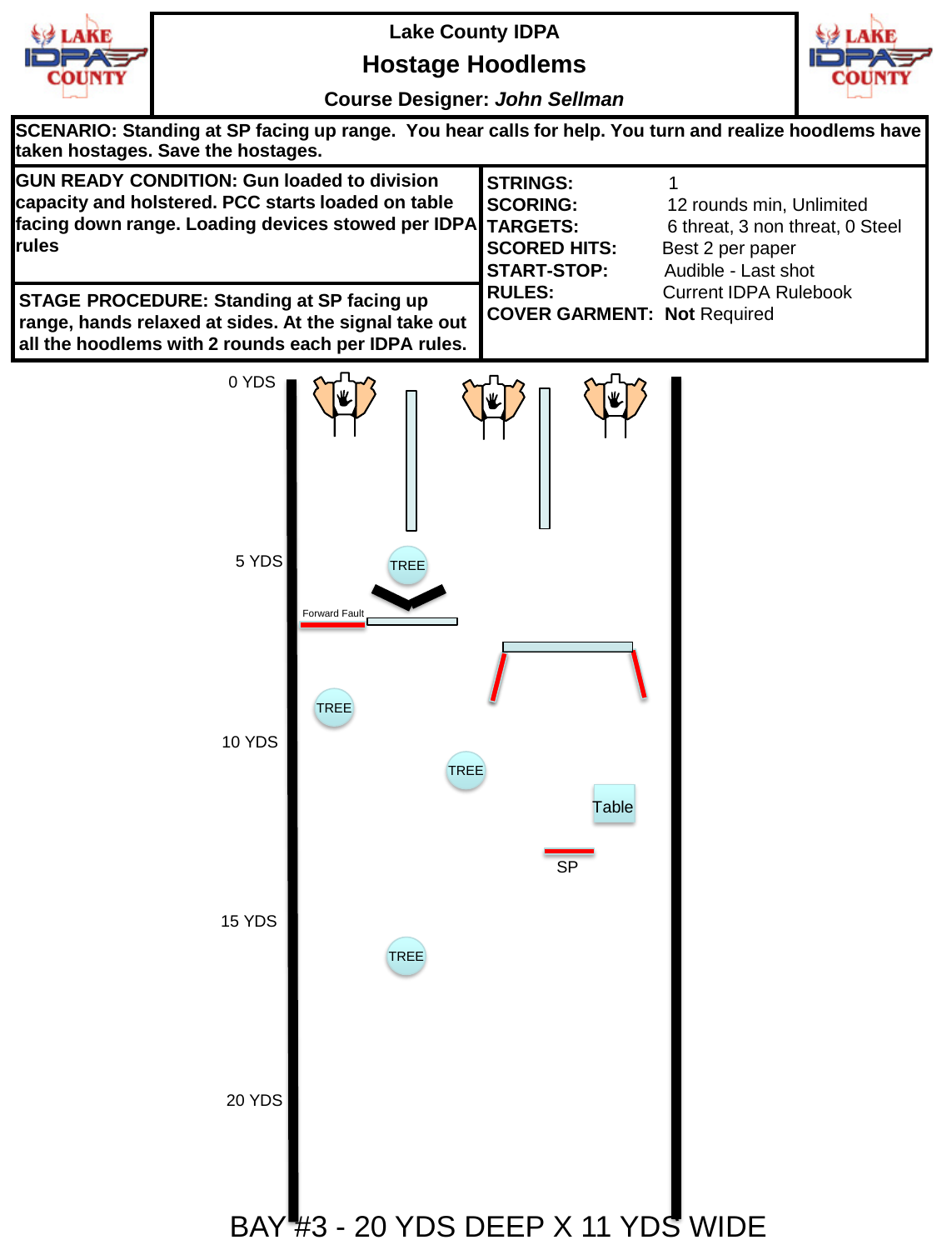| <b>LAKE</b> |
|-------------|
| COUNTY      |
|             |
|             |

**Bank Heist**



| SCENARIO: You are at your local bank when you realize the vault is being looted. Save your cash!                                                       |                                                                           |                                                                                 |  |  |
|--------------------------------------------------------------------------------------------------------------------------------------------------------|---------------------------------------------------------------------------|---------------------------------------------------------------------------------|--|--|
| <b>GUN READY CONDITION: Gun loaded to division</b><br>capacity and holstered. PCC at low ready. All loading SCORING:<br>devices stowed per IDPA rules. | <b>STRINGS:</b><br><b>TARGETS:</b><br><b>SCORED HITS:</b>                 | 14 rounds min, Unlimited<br>7 threat, 3 non threat, 0 Steel<br>Best 2 per paper |  |  |
| <b>STAGE PROCEDURE: At the signal engage all</b><br>threats with 2 rounds each using available cover.                                                  | <b>START-STOP:</b><br><b>RULES:</b><br><b>COVER GARMENT: Not Required</b> | Audible - Last shot<br><b>Current IDPA Rulebook</b>                             |  |  |

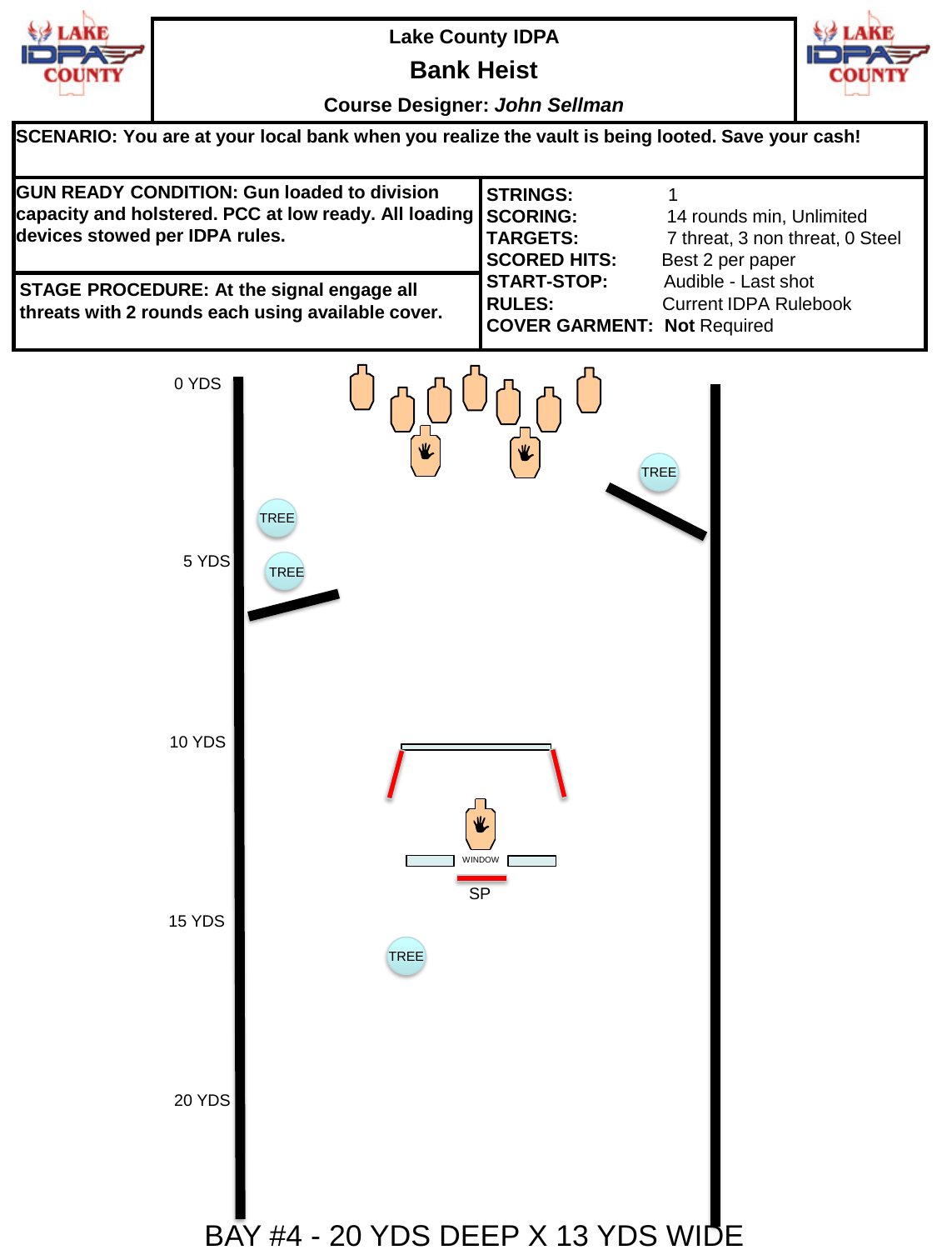

**Double Trouble**



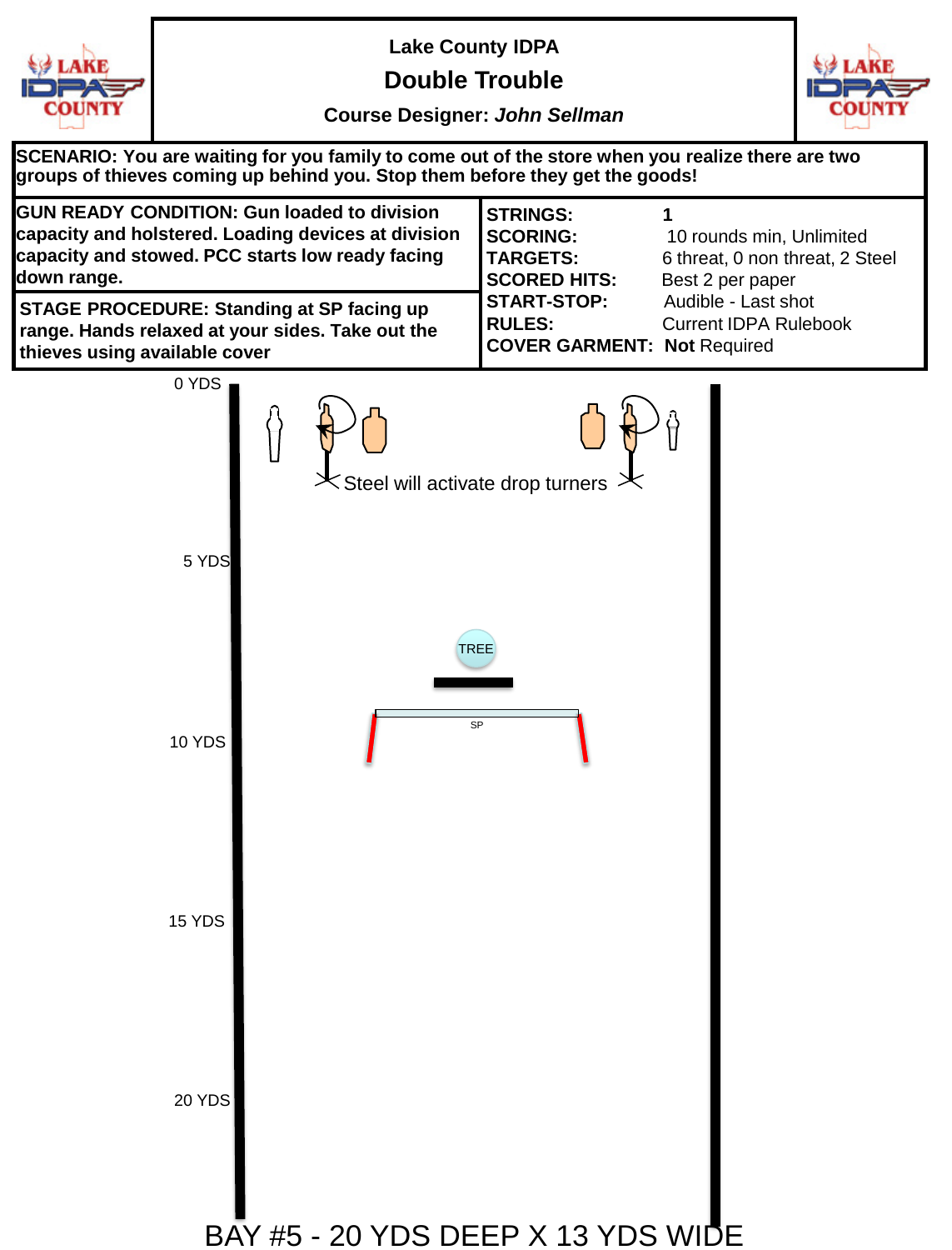

**Courtyard Criminals**



| SCENARIO: You are in the court yard of your favorite hotel when criminals begin taking hostages.                                                               |                                                                              |                                                                                 |  |  |
|----------------------------------------------------------------------------------------------------------------------------------------------------------------|------------------------------------------------------------------------------|---------------------------------------------------------------------------------|--|--|
| <b>GUN READY CONDITION: Gun loaded to division</b><br>capacity and holstered. Loading devices loaded to<br>division capacity and stowed. PCC starts low ready. | <b>STRINGS:</b><br><b>SCORING:</b><br><b>TARGETS:</b><br><b>SCORED HITS:</b> | 12 rounds min, Unlimited<br>6 threat, 2 non threat, 0 Steel<br>Best 2 per paper |  |  |
| <b>STAGE PROCEDURE: Both feet inside the starter</b><br>box. Hands relaxed at sides. At the signal take out<br>the criminals using available cover.            | <b>START-STOP:</b><br>RULES:<br><b>COVER GARMENT: Not Required</b>           | Audible - Last shot<br><b>Current IDPA Rulebook</b>                             |  |  |